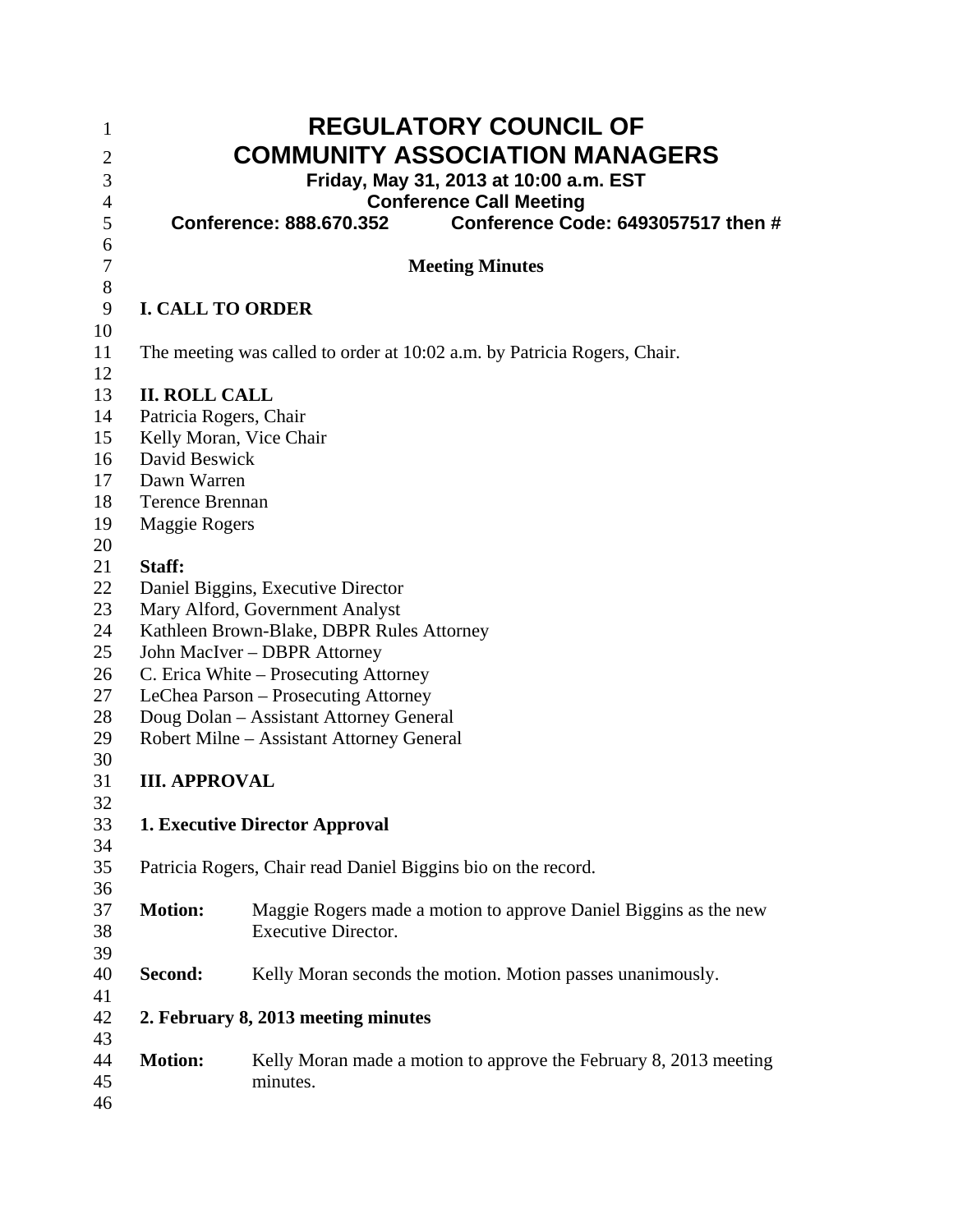| 47       | Second:                                                                                                                                                                               | David Beswick seconds the motion. Motion passes unanimously.                              |
|----------|---------------------------------------------------------------------------------------------------------------------------------------------------------------------------------------|-------------------------------------------------------------------------------------------|
| 48<br>49 |                                                                                                                                                                                       | <b>IV. CHAIR REPORT - Patricia Rogers</b>                                                 |
| 50       |                                                                                                                                                                                       |                                                                                           |
| 51       |                                                                                                                                                                                       | Patricia Rogers, Chair welcomed everyone and reminded Council members they must           |
| 52       |                                                                                                                                                                                       |                                                                                           |
| 53       | respond or contact Mary Alford to confirm attendance for meetings; this will help ensure<br>we have a quorum to discuss agenda items.                                                 |                                                                                           |
| 54       |                                                                                                                                                                                       |                                                                                           |
| 55       |                                                                                                                                                                                       | V. COUNSEL REPORT - Doug Dolan and Robert Milne                                           |
| 56       |                                                                                                                                                                                       |                                                                                           |
| 57       |                                                                                                                                                                                       | Doug Dolan introduced the new Assistant Attorney General, Robert Milne, who will be       |
| 58       | the new Board Counsel.                                                                                                                                                                |                                                                                           |
| 59       |                                                                                                                                                                                       |                                                                                           |
| 60       |                                                                                                                                                                                       | 1. Rule 61E14-4.004, F.A.C.; Reactivation Continuing Education                            |
| 61       |                                                                                                                                                                                       |                                                                                           |
| 62       |                                                                                                                                                                                       | Doug Dolan: This rule must be re-opened for development. You have already seen this       |
| 63       |                                                                                                                                                                                       | language last year and previously approved by the Council. Due to procedural              |
| 64       |                                                                                                                                                                                       | requirements it must be re-opened again for development. This is going to lessen the      |
| 65       |                                                                                                                                                                                       | requirements to reactivate for continuing education.                                      |
| 66       |                                                                                                                                                                                       |                                                                                           |
| 67       |                                                                                                                                                                                       | Patricia Rogers, Chair: If I understand it correctly in paragraph 2 what we are saying is |
| 68       |                                                                                                                                                                                       | even if you did not complete the prior required hours you can not require licensees to    |
| 69       |                                                                                                                                                                                       | complete more than 20 hours in a renewal segment?                                         |
| 70       |                                                                                                                                                                                       |                                                                                           |
| 71       | Doug Dolan: Yes.                                                                                                                                                                      |                                                                                           |
| 72       |                                                                                                                                                                                       |                                                                                           |
| 73       |                                                                                                                                                                                       | Patricia Rogers, Chair: So even though you didn't do your hours, I can skip my 20 hours   |
| 74       |                                                                                                                                                                                       | for this segment and in 2015-2016 only do a total of 20 hours and I meet the              |
| 75       | requirements.                                                                                                                                                                         |                                                                                           |
| 76       |                                                                                                                                                                                       |                                                                                           |
| 77       |                                                                                                                                                                                       | Doug Dolan: That is the case.                                                             |
| 78       |                                                                                                                                                                                       |                                                                                           |
| 79       | Patricia Rogers, Chair: I have a problem with that, there is no penalty then if you don't do                                                                                          |                                                                                           |
| 80<br>81 | your hours.                                                                                                                                                                           |                                                                                           |
| 82       |                                                                                                                                                                                       |                                                                                           |
| 83       | Kathleen Brown-Blake: This part of the rule making language is actually a change to the                                                                                               |                                                                                           |
| 84       | statute that was implemented in 2012. The statute does not allow for us to ask for more                                                                                               |                                                                                           |
| 85       | than one cycle of CE's, so we can't. It is in statute, Section 455.271(10), F.S. It mandates<br>that we can not ask for more than once cycle of CE requirements. Every boards and the |                                                                                           |
| 86       | Department has to implement this for every license it provides.                                                                                                                       |                                                                                           |
| 87       |                                                                                                                                                                                       |                                                                                           |
| 88       |                                                                                                                                                                                       | Mary Alford: The license would go inactive the two year period you do not complete        |
| 89       | your CE's and you can not practice on an inactive license.                                                                                                                            |                                                                                           |
| 90       |                                                                                                                                                                                       |                                                                                           |
| 91       | <b>Motion:</b>                                                                                                                                                                        | David Beswick made a motion to open Rule 61E14-4.004, F.A.C, for rule                     |
| 92       |                                                                                                                                                                                       | development.                                                                              |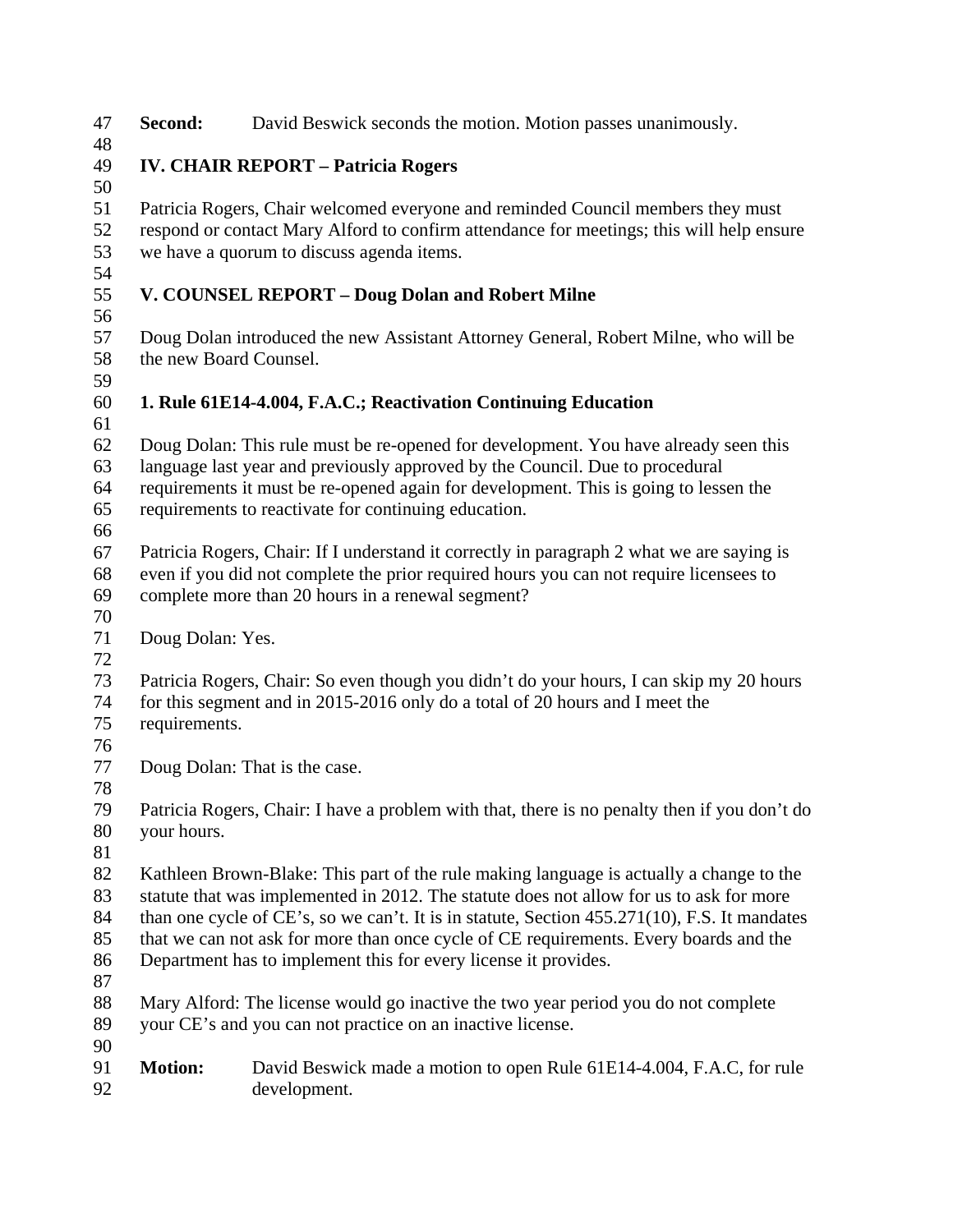| 93         |                                                                                                                                                                             |                                                                                                                                            |  |
|------------|-----------------------------------------------------------------------------------------------------------------------------------------------------------------------------|--------------------------------------------------------------------------------------------------------------------------------------------|--|
| 94         | Second:                                                                                                                                                                     | Kelly Moran seconds the motion. Motion passes unanimously.                                                                                 |  |
| 95         |                                                                                                                                                                             |                                                                                                                                            |  |
| 96         |                                                                                                                                                                             | Doug Dolan: This would be the appropriate time to vote on the new language presented.                                                      |  |
| 97         |                                                                                                                                                                             |                                                                                                                                            |  |
| 98<br>99   | <b>Motion:</b>                                                                                                                                                              | David Beswick made a motion to approve the language for Rule 61E14-<br>4.004, F.A.C.                                                       |  |
| 100        |                                                                                                                                                                             |                                                                                                                                            |  |
| 101        | Second:                                                                                                                                                                     | Terence Brennan seconds the motion. Motion passes unanimously.                                                                             |  |
| 102        |                                                                                                                                                                             |                                                                                                                                            |  |
| 103        |                                                                                                                                                                             | Doug Dolan: The Council will need to vote a SERC for this rule. Will the proposed rule                                                     |  |
| 104        |                                                                                                                                                                             | amendments have an adverse impact to small business or will the proposed rule directly                                                     |  |
| 105        |                                                                                                                                                                             | or indirectly increase regulatory cost in the excess of \$200,000 in the aggregate in one                                                  |  |
| 106        |                                                                                                                                                                             | year after implementation of the rule.                                                                                                     |  |
| 107        |                                                                                                                                                                             |                                                                                                                                            |  |
| 108        |                                                                                                                                                                             | Patricia Rogers, Chair: It will not negatively affect it.                                                                                  |  |
| 109<br>110 | <b>Motion:</b>                                                                                                                                                              |                                                                                                                                            |  |
| 111        |                                                                                                                                                                             | Maggie Rogers made a motion indicating the proposed rule will not have<br>an adverse impact to small business or increase regulatory cost. |  |
| 112        |                                                                                                                                                                             |                                                                                                                                            |  |
| 113        | Second:                                                                                                                                                                     | Terence Brennan seconds the motion. Motion passes unanimously.                                                                             |  |
| 114        |                                                                                                                                                                             |                                                                                                                                            |  |
| 115        |                                                                                                                                                                             | 2. Annual Regulatory Plan (ARP) - Kathleen Brown-Blake                                                                                     |  |
| 116        |                                                                                                                                                                             |                                                                                                                                            |  |
| 117        |                                                                                                                                                                             | Kathleen Brown-Blake: Section 120.74, F.S. requires a list of rules that we plan to amend                                                  |  |
| 118        | or create for the next fiscal year. The list is presented to the Senate President, Speaker of                                                                               |                                                                                                                                            |  |
| 119        | the House and OFARR. At this time we have rules under the Council's rule, 61E14, on                                                                                         |                                                                                                                                            |  |
| 120        |                                                                                                                                                                             | the list for what we need to update.                                                                                                       |  |
| 121<br>122 | <b>Motion:</b>                                                                                                                                                              | Kelly Moran made a motion to move forward with the Rules indicated on                                                                      |  |
| 123        |                                                                                                                                                                             | the 2013 Annual Regulatory Plan.                                                                                                           |  |
| 124        |                                                                                                                                                                             |                                                                                                                                            |  |
| 125        | Second:                                                                                                                                                                     | Dawn Warren seconds the motion. Motion passes unanimously.                                                                                 |  |
| 126        |                                                                                                                                                                             |                                                                                                                                            |  |
| 127        |                                                                                                                                                                             | VI. DEPARTMENT RULE REPORT - Kathleen Brown-Blake                                                                                          |  |
| 128        |                                                                                                                                                                             |                                                                                                                                            |  |
| 129        |                                                                                                                                                                             | 1. JAPC Correspondence (Joint Administrative Procedures Committee)                                                                         |  |
| 130        |                                                                                                                                                                             |                                                                                                                                            |  |
| 131        | Kathleen Brown-Blake: This is a letter we received from JAPC regarding the citation                                                                                         |                                                                                                                                            |  |
| 132<br>133 | rule, mediation rule and notice of non-compliance rule we published under 61E14-5.001                                                                                       |                                                                                                                                            |  |
| 134        | $-5.003$ . JAPC comments pointed out that the rules would now fall under the Department<br>rules of 61-20, F.A.C. The Department took the language the Council approved and |                                                                                                                                            |  |
| 135        | published them under 61-20.011 and 61-20.012. That is currently out there for OFARR's                                                                                       |                                                                                                                                            |  |
| 136        | response. JAPC did not have any comments on those rules. I made some minor technical                                                                                        |                                                                                                                                            |  |
| 137        | changes to the language prior to publishing it. These changes are reflected in the draft                                                                                    |                                                                                                                                            |  |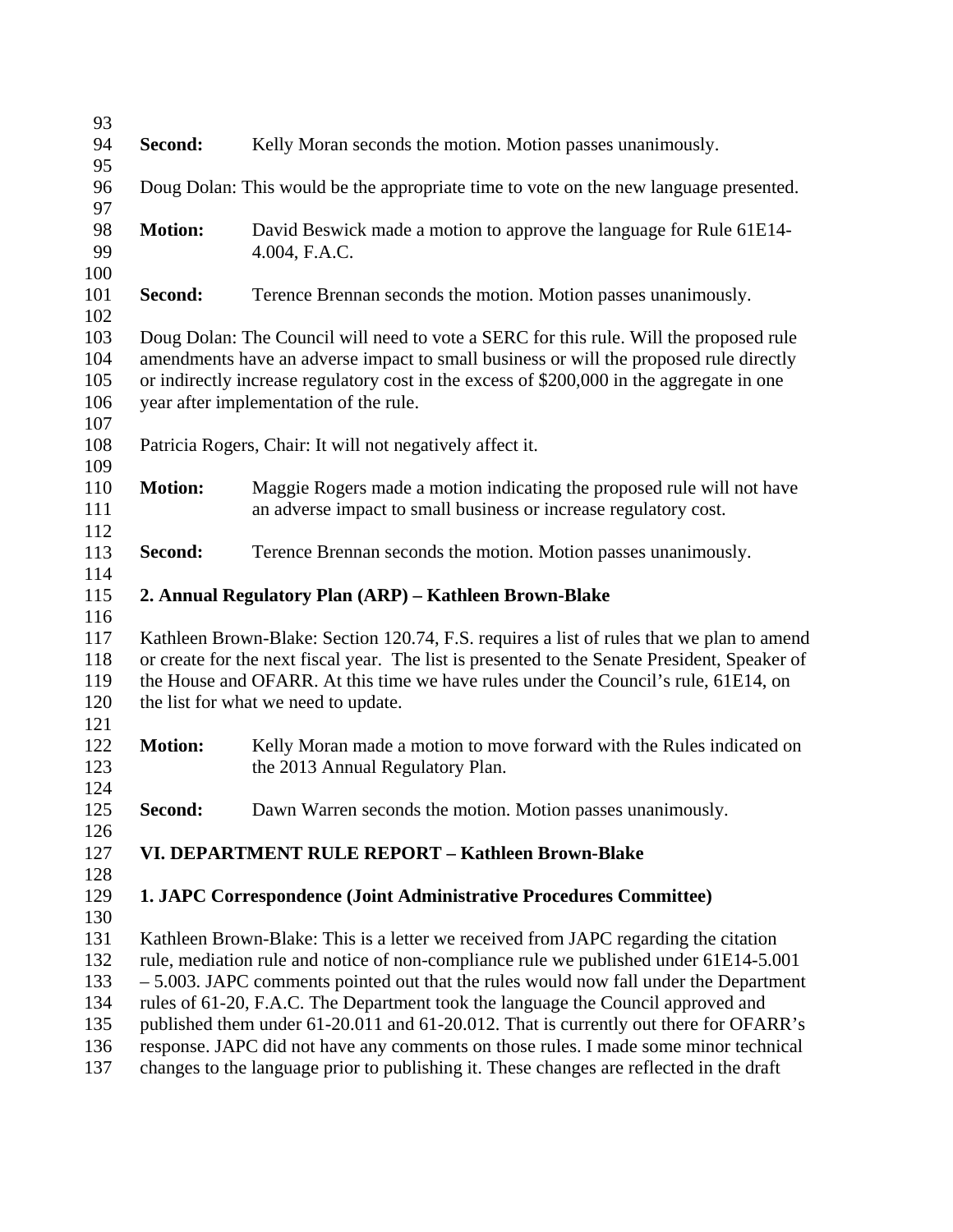- response. The only rule you have out there currently, published that is waiting for 138
- determination is 61E14-5.003, which is the notice of non-compliance rule. 139
- 140
- 141 142 Patricia Rogers: I have a question on 61E14-5.002 number 5 and number 6, what exactly is JAPC asking for?
- 143

144 145 146 147 148 149 150 Kathleen Brown-Blake: The requirements of mediation are that it does not have a physical injury to somebody and does not have an economic impact. Subsection 5 of the language we published and subsection 6 of the language we published are both sections that are very broad disciplinary actions that could in some cases have economic impact. Since they cover both economic and non-economic violations we did include them in the mediation rule. Our investigators are very good at determining what is appropriate for mediation. They will only send over cases to mediation that are non-economic. That is

151

what she is asking.

- 152
- 153 Patricia Rogers: Are you going to be clarifying the rule?
- 154

155 156 157 158 Kathleen Brown-Blake: I didn't need to. She is only asking if they were appropriate. I explained it to her that subsection 5 and 6 of the rule, depending on the facts of the case include non-economic fractions in statute. She was asking a "why" question and not a please change the language question. So I explained why we had it in there.

- 159
- 160 Patricia Rogers: Was that satisfactory to her?
- 161

162 163 164 Kathleen Brown-Blake: The letter is a draft response. I would assume it is satisfactory because when I published that language under 61-20.011 and 61-20.012 there were no comment.

- 165
- 166 Patricia Rogers: Is there any action required by the Council?
- 167

168 169 170 Kathleen Brown Blake: Not for 61E14-5.001 and 5.002, however, there is still 61E14- 5.003 that is still the Councils rule. Technically the 90 days has passed on 61-20.011 and 61-20.012, OFARR is asking us to draft and publish withdraws on those. I don't think it

171 172 173 will be a problem since we already have the language published under the Department's rule, but I do need to get a vote from the Council to withdraw the other two rules, 5.001 and 5.002.

174

#### 175 176 **Motion:** Terence Brennan made a motion to withdraw Rule 61E14-5.001 & 5.002, F.A.C. from the Council Rules.

177

178 **Second:** Kelly Moran seconds the motion. Motion passes unanimously.

179

180 Kathleen Brown-Blake: The first subsection under 5.003 is a technically change. The

181 second part for  $5.003(1)(b)$  is them asking why Section  $718.11(12)(c)$ , F.S. is cited in the

182 rule provision. When I did a cross reference on the rule we were referring to that

183 language is not in the rule we were noticing. I need to do a substantive notice of change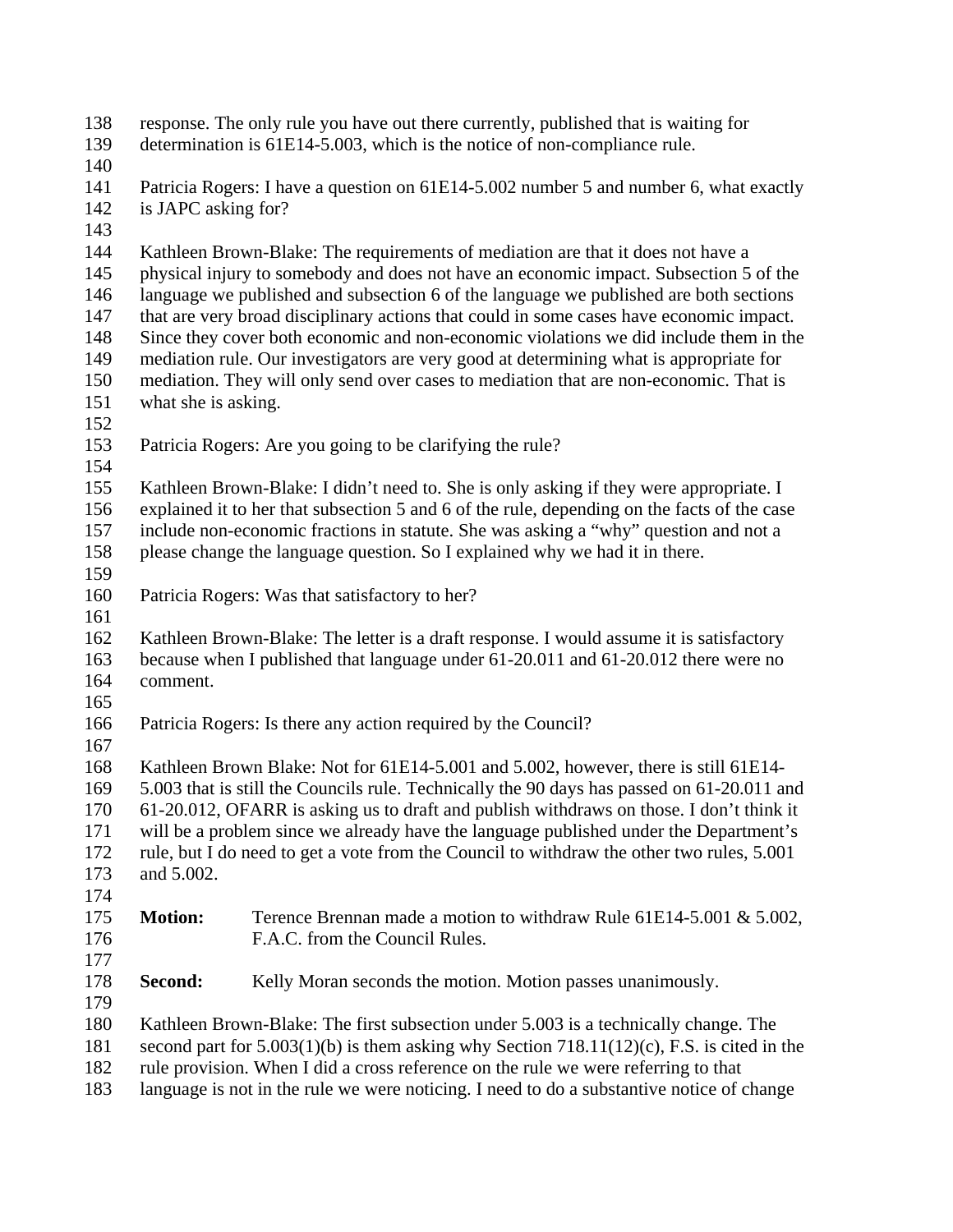| 184 | for that part of the rule. That subsection of the old rule does not say as set forth in Section |                                                                                           |  |
|-----|-------------------------------------------------------------------------------------------------|-------------------------------------------------------------------------------------------|--|
| 185 | 718.111(12)(c), F.S. It is not necessary in our Notice of Non-Compliance Rule. They             |                                                                                           |  |
| 186 | think we need to remove that language. I don't think it will be problematic. They are           |                                                                                           |  |
| 187 | referencing the rule we are enforcing. Technically since it is substantive I need a vote        |                                                                                           |  |
| 188 |                                                                                                 | from the Council to approve the notice of change.                                         |  |
| 189 |                                                                                                 |                                                                                           |  |
| 190 | <b>Motion:</b>                                                                                  | David Beswick made a motion for a substance notice of change to the rule.                 |  |
| 191 |                                                                                                 |                                                                                           |  |
| 192 | Second:                                                                                         | Terence Brennan seconds the motion. Motion passes unanimously.                            |  |
| 193 |                                                                                                 |                                                                                           |  |
| 194 |                                                                                                 | Kathleen Brown-Blake: The last thing will be approval of the draft response letter by the |  |
| 195 | Council.                                                                                        |                                                                                           |  |
| 196 |                                                                                                 |                                                                                           |  |
| 197 | <b>Motion:</b>                                                                                  | Kelly Moran made a motion to approve draft response letter to JAPC.                       |  |
| 198 |                                                                                                 |                                                                                           |  |
| 199 | Second:                                                                                         | Maggie Rogers seconds the motion. Motion passes unanimously.                              |  |
| 200 |                                                                                                 |                                                                                           |  |
| 201 |                                                                                                 | VII. PROSECUTING ATTORNEY REPORT - C. Erica White                                         |  |
| 202 |                                                                                                 |                                                                                           |  |
| 203 |                                                                                                 | C. Erica White introduced LeChea Parson as the new Prosecuting Attorney for the           |  |
| 204 |                                                                                                 | <b>Regulatory Council of Community Association Manager.</b>                               |  |
| 205 |                                                                                                 |                                                                                           |  |
| 206 |                                                                                                 | Terence Brennan: Usually this is included in the agenda. Was this late prepared or what   |  |
|     |                                                                                                 |                                                                                           |  |
| 207 |                                                                                                 | caused it to be sent separately?                                                          |  |
| 208 |                                                                                                 |                                                                                           |  |
| 209 |                                                                                                 | C. Erica White: It was sent separately, we are switching over to a new database system.   |  |
| 210 |                                                                                                 | We have had some difficulty generating our standard report. This particular report had to |  |
| 211 |                                                                                                 | be reconfigured in Excel which is why it looks different as well. In the future it should |  |
| 212 |                                                                                                 | come in the materials sent by Mrs. Alford.                                                |  |
| 213 |                                                                                                 |                                                                                           |  |
| 214 |                                                                                                 | Terence Brennan: Okay, thank you.                                                         |  |
| 215 |                                                                                                 |                                                                                           |  |
| 216 | Patricia Rogers: I noticed there are several cases were the same manager has a complaint        |                                                                                           |  |
| 217 | against them and then a month later has another complaint against them. When that               |                                                                                           |  |
| 218 |                                                                                                 | occurs are those complaints combined?                                                     |  |
| 219 |                                                                                                 |                                                                                           |  |
| 220 |                                                                                                 | C. Erica White: The complaints are not combined because often times the complainants      |  |
| 221 | are different. Even when the complainants are the same the allegations are typically            |                                                                                           |  |
| 222 | different. The only time we combine cases for resolutions is if it is against a CAM and         |                                                                                           |  |
| 223 |                                                                                                 | the associated CAM Firm and then we can resolve them together.                            |  |
| 224 |                                                                                                 |                                                                                           |  |
| 225 | Patricia Rogers: Okay, if John Doe has a complaint from one person and another                  |                                                                                           |  |
| 226 |                                                                                                 | complaint from another person you have to treat them separately.                          |  |
| 227 |                                                                                                 |                                                                                           |  |
| 228 |                                                                                                 | Terrance Brennan: You are switching over to a new database. Is it possible in the future  |  |
| 229 | that this can accommodate one additional field that can give a clue as to what the general      |                                                                                           |  |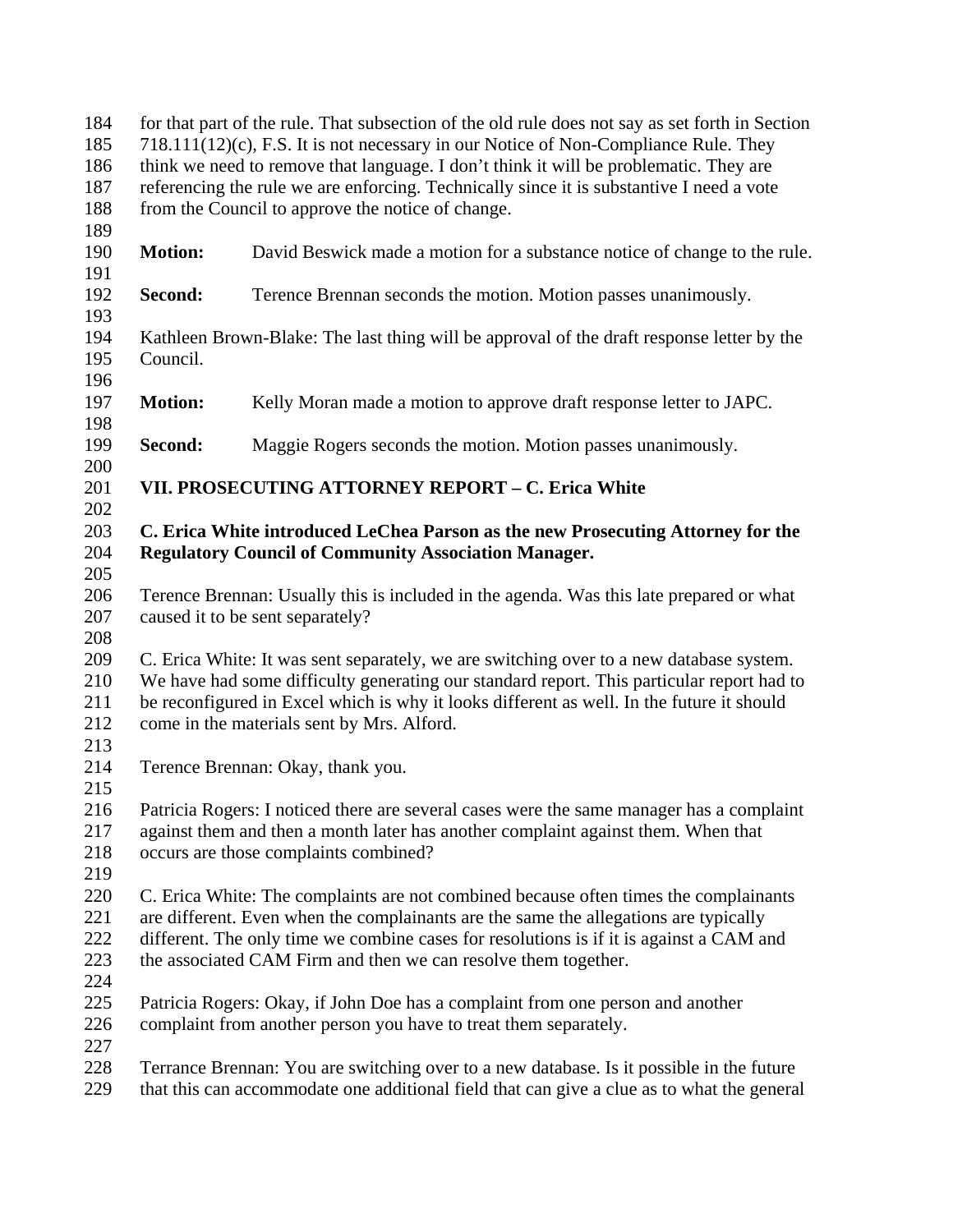233 234 235 236 237 238 239 240 241 242 243 244 245 246 247 248 249 250 251 252 253 254 255 256 257 258 259 260 261 262 263 264 265 266 267 268 269 C. Erica White: The database we currently use does not allow for a descriptor. For example if you were looking at a case, does this case relate to public records, unlicensed activity, we don't have anything in our current database that would allow us to give a more descriptive idea of what a particular case pertains to without actually going and looking at the case. Terence Brennan: Is that referring to the database that has been in use or what you are switching over to? C. Erica White: The database we are switching over to is more of an upgrade, but the basic premise of the database is the same. It would not allow for us to know by looking at the case number what the case pertains to, that aspect of that has not changed. Terence Brennan: If something can be done in the future that could provide a link to further information. I personally think that would be a substantial improvement. Patricia Rogers: Is it possible to add the county in which the complaint occurred? So we could get a sense of where the majority of complaints are? C. Erica White: The current report does not allow for us to break it down by county or location so there is no way to display that in your report. I would have to manually go in and look at the case to tell you what county. Patricia Rogers: I don't want to add to your burden. We will miss you. We have thoroughly enjoyed having you work with us. C. Erica White: I have been working with this Council for two and half years and it has been a pleasure. Terence Brennan: I concur in Patricia's comments. You have been very clear in your explanations. **VIII. EXECUTIVE DIRECTOR - Daniel Biggins 1. Financial Statements ending March 31, 2013**  Operating Account Balance: (\$104,438) Negative Balance

categories of allegations were? So there is more than just a name and that it is in process,

something giving some indexing information as to what is going on.

270

230 231 232

- 271 272 Unlicensed Activity Account Balance: \$149, 332
- 273 Patricia Rogers, Chair: What are we going to do with the deficit?
- 274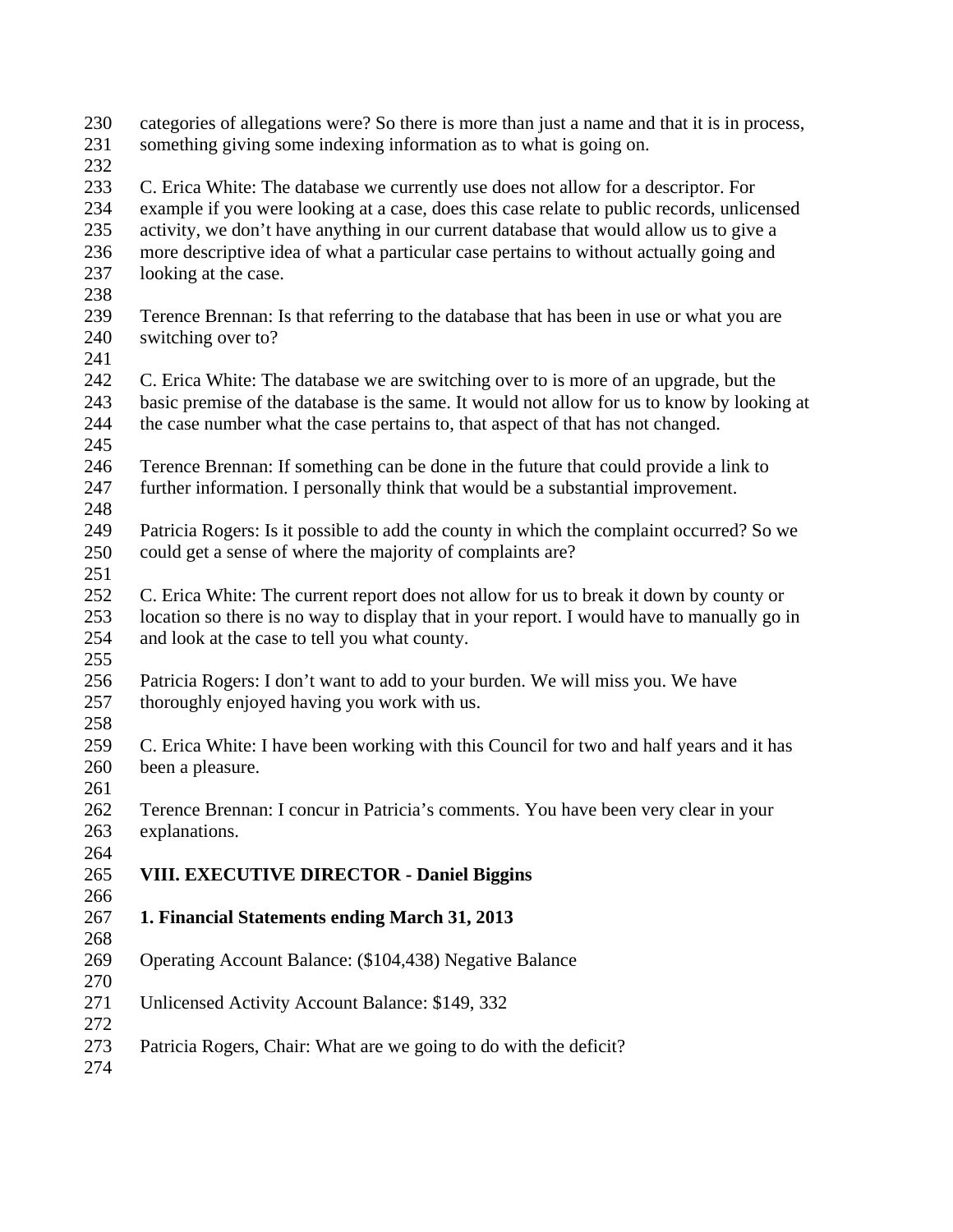- Dan Biggins: Mary Alford has been drilling down on the numbers and talking to the Finance people to see what we can do. We will try and do some projections for future meetings to show you were this is headed and some suggestions. 275 276 277
- 278

282

284

279 280 281 Patricia Rogers, Chair: I think we need to be very cautious when we are running into a deficit. The big renewal period is next year, but if we are going to run in deficits I think we need to be aware of that and look at how we are going to deal with that.

### 283 **2. Division of Regulation Quarterly Complaint Report**

- 285 Council Members reviewed the report.
- 286

## 287 288 **IX. COUNCIL DISCUSSION TOPICS**

289 290 291 Patricia Rogers, Chair: Mr. Biggins can you please address the letter that was sent out regarding the summer CEUs for CAMs without cost? And bring the Council up to date on that?

292

293 294 Dan Biggins: Yes, we can do that. Mr. Patrick Flynn is here and can answer any questions you have.

295

296 297 298 299 300 301 Patricia Rogers, Chair: A letter was sent by the Department on April  $15<sup>th</sup>$  noting that there was summer CEUs for CAMs without cost. It listed nine (9) vendors and a specific contact and invited people to take all CEUs without cost. I received calls from a number of education providers who were disturbed about this and asking if the Department will be recommend certain vendors over others. There is a DBPR course being offered by Mr. Flynn's section and I believe that is were the problem arose.

302

303 304 305 306 307 308 309 310 311 Dan Biggins: Just to let you know, I have received a lot of those communications as well. We went and looked into what was being offered. I will let Mr. Flynn get into it. Essentially this is in the nature of an outreach by the Department to offer education were it was asked for previously. To give you some background, many boards and divisions here in the Department where different individuals in the Department will go out in different situations and offer education, particularly on things like do I need a license and what type of license do I need. It is very frequent for the Department to offer continuing education or courses or information, of course the Department does not charge for that when they do it.

312

313 314 315 316 317 318 319 320 Patrick Flynn: One of the things I view our mission is to get the word out about what we do. We do board member certifications, we do CAM and CEU courses. When ever I talk to someone, specifically providers, an attorney or management firm we will let them know we are happy to come down and participate in any programs they want to do or if they want to set up a program we will come down and teach the course. In this instance, Beth Hagan the individual that contacted us said she wanted to put a summer series together we said we would participate. It won't come out on our letterhead again. There website has been updated so it does not show our logo. We don't recommend any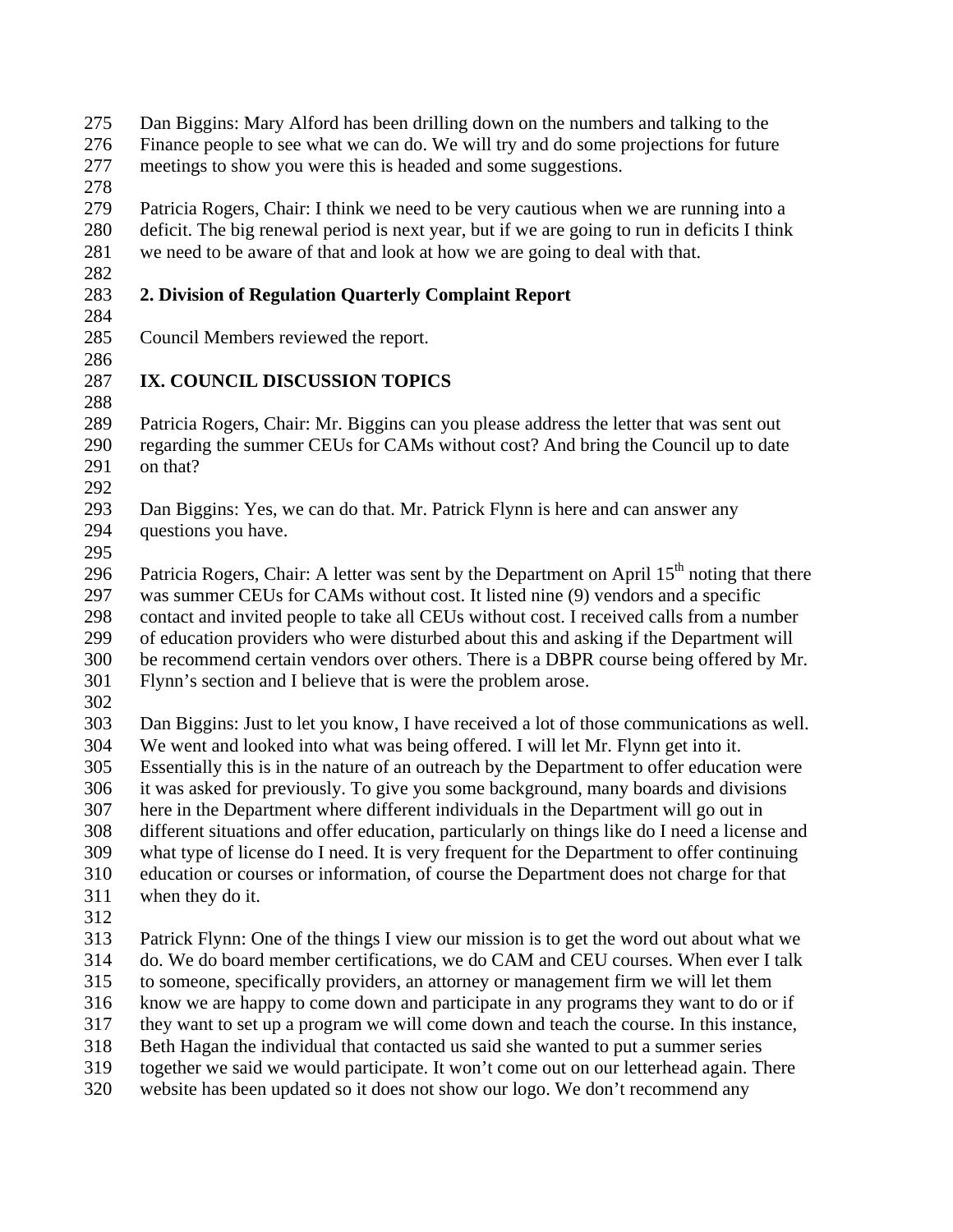- particular individual or company we are just out there to help get the word out. We do 321
- stuff with CAI, SERVPRO, associations, attorneys, colleges and CPA's. I want to throw 322
- out there that if you want us to assist or participate in education we will be happy to do it. 323
- I apologize if it appeared that we endorsed this company that is not what we do. We are 324
- here to provide education. I will answer any additional questions you guys have. 325
- 326

327 328 329 330 331 332 333 334 Patricia Rogers, Chair: Let me tell you what I heard from vendors. The problem here was the letter said we hope you take advantage of this opportunity to obtain all your CEUs without cost. That was clearly too many of the vendors out there a statement of endorsement. I understand you do programs that we all can benefit from. Hopefully other CE vendors will approach you and you can join them to do those. I think the problem comes were you appear to endorse other vendors other than DBPR. I think we need to know, do we need a rule that specifically says while the DBPR can offer courses it can not enter into promotion of any courses being offered by private vendors.

335

336 337 338 339 340 Pat Flynn: What I see our mission is to educate the public; CAMs, board members or unit owners, there is a dyer need for that. This may not have been the proper way to do it, but our goal is to spread the word. The Council knows the problem we face with CAMs not knowing what they are doing, not to mention board members. I take that as part of our mission to help spread the word.

341

342 343 344 345 346 Patricia Rogers: This clearly appears to be an endorsement. Should the Department be endorsing anyone? Should it endorse CAI, Florida CAM schools, Gold Coast or Gray, should it be endorsing any of them. I think the answer is no. That is were the problem comes in, do we need a rule that specifically says while the Department may participate with private providers it may not in any way appear to be endorsing them.

347

348 349 350 351 352 353 354 Dan Biggins: You have a lot of rules about CE courses and you can have rules about the courses. I don't think the Council can pass a rule to regulate what the Department does. Certainly, the Department is letting you know they are going to be very aware of this situation going forward. Mr. Flynn has apologized. I would suggest to you we ask them (CTMH) to be mindful of your concerns and I can assure you they are sensitive to those concerns now. If there is not a problem with the course itself, that is addressed in your rules. In terms of trying to regulate the Department's action, I think that goes beyond the Council.

355 356

357 358 Patricia Rogers, Chair: Please be aware, I heard from a lot of vendors and I think we need to be extremely cautious on how the Department approaches this.

359

360 361 Pat Flynn: Yes Ma'am, I did hear from a number of people too. I will make sure that does not happen again.

362

363 364 Patricia Rogers, Chair: Again, I know Mr. Flynn only meant the best. We can not have it appear that the Department recommends one vendor over another.

365

366 Pat Flynn: I understand.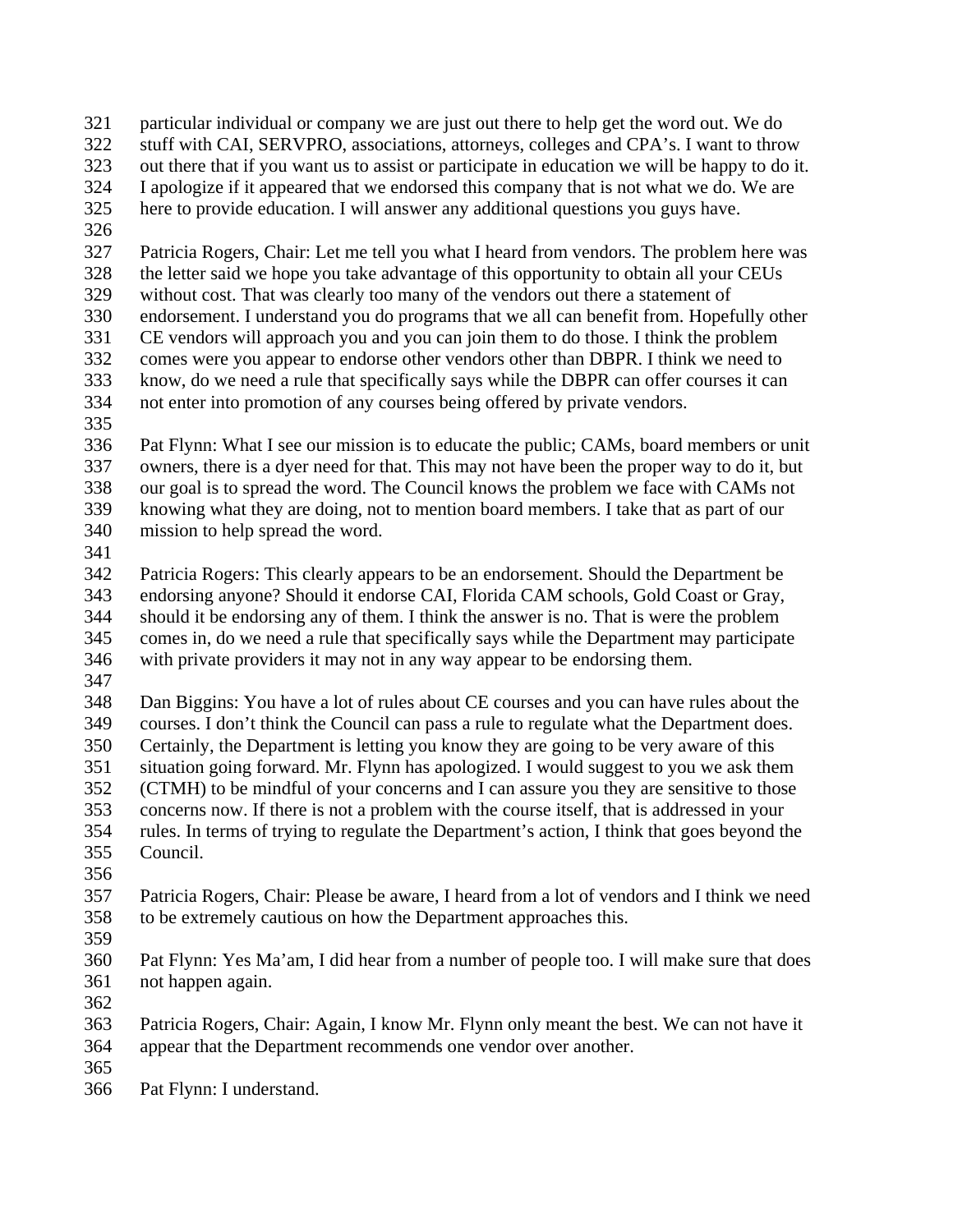# 367

### 368 **1. Rule 61E14-2.001, F.A.C; Standards of Professional Conduct**

369 370 371 372 373 374 375 Kathleen Brown-Blake: I will walk the Council through this. This is the one were we noticed the rule for development to clean up the language to make it easier to enforce. What we have is some of the language is outdated, some of the language was declared unconstitutional by an ALJ (administrative law judge), this rule is well overdue in its clean-up. We have the language that we think is appropriate, but if you have any amendments or changes we can do that on the record now.

376

377 378 379 380 Patricia Rogers, Chair: I think we should incorporate the 2013 changes once they become law. There should be a way for letting them know that if there is a complaint filed in the division that it can spill over to a complaint against the manager. I know there is some cross reference there.

- 382 383 Kathleen Brown-Blake: My understanding is that as licensees they are obligated to know they are subject to 718 and 719 statutes as well as the 468 statute.
- 384

381

385 386 Patricia Rogers, Chair: There is also 718, 719, 720, 721 and 723.

387 388 389 390 C. Erica White: That change does not take effect until July 2013. Since you were already in the rule development process that July has to pass before you can start making rules to implement the changes on the new legislation. I think it would have to be something new.

391 392 393 394 395 396 Kathleen Brown-Blake: In order for us to incorporate the 2013 legislative changes it will be part of the implementation plan once it starts. It will be something that is addressed. It will be open to address those mandatory changes on the phone. There will be two separate rule changes on this rule at this time. We did not notice the development appropriately to account for the 2013 changes. So, we will have to start all over. Since we already have this rule we can keep it moving and open the same rule to implement the 2013 changes as soon as we get the implementation plan rolling here in the Department.

397 398

399 400 Patricia Rogers, Chair: I also had questions regarding the Good Moral Character rule that is included in the initial application phase. Is this properly addressed here?

401

402 403 404 Kathleen Brown-Blake: The reason we have a Good Moral Character defined in 61- 20.001(5) is because the initial licensure statute requires Good Moral Character. There is nothing in the Standards of Professional Conduct language that refers to good moral

405 character. So, if we start cross referencing rules to include characters that are not included

406 in the statute pertaining to discipline JAPC will kick it back asking were our authority is

- 407 and I won't be able to answer them.
- 408

409 410 Patricia Roger, Chair: I want to go back to the removal of "control of others." It seems to me that somehow we need to still make a CAM Firm responsible for properly supervising

- 411 their CAMs. How do we do that within the law?
- 412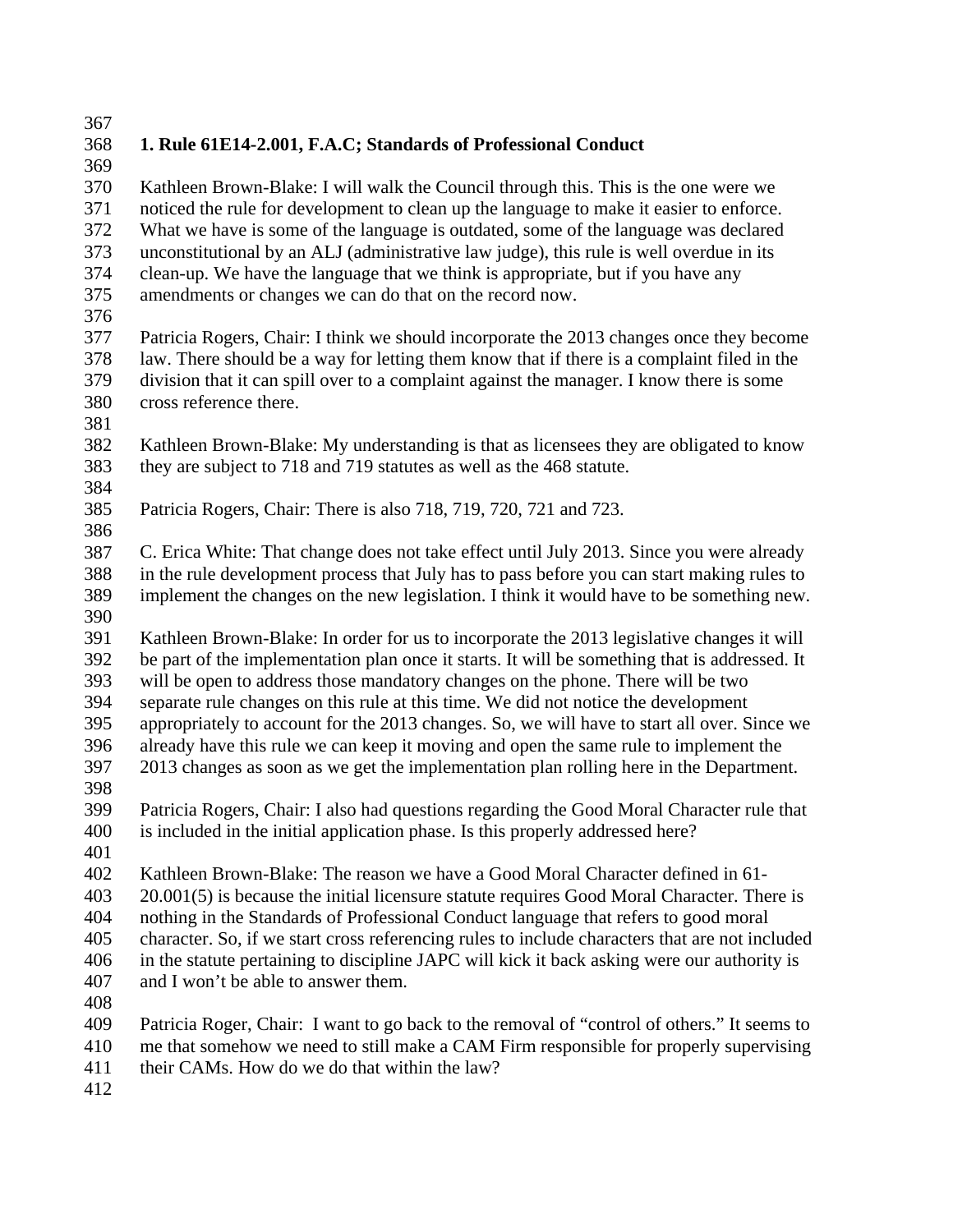- Kathleen Brown-Blake: Constitutionally we can't. That's holding an individual 413
- responsible for the responses and actions of another individual. An ALJ (administrative 414
- law judge) has already kicked that back to us as unconstitutional which is why it is being 415
- removed from the rule language. It would be great to have, but it has already been 416
- declared unconstitutional and could open up the Council and the Department for liability 417
- since we know now. 418
- 419
- 420 421 Patricia Roger, Chair: Isn't that a little crazy that you can't hold a company accountable for the employees it's supposed to supervise?
- 422
- 423 424 C. Erica White: The person that is responsible is the person that qualifies the CAM Firm. That is the person that you file for separate action against. What we do now is file a
- 425 complaint against the license and a complaint against the actual person who makes the
- 426 CAM Firm qualified to hold the license. If an employee does something and that
- 427 employee is a licensed CAM you can file an action against that employee for the
- 428 misconduct. You can't hold a CAM Firm responsible for what the employee did when the
- 429 employee is licensed. You have to go after the employee itself.
- 430
- 431 432 Maggie Rogers: Are you going after them financially because you can't go after them any other way because they don't have a license.
- 433
- 434 435 436 437 438 C. Erica White: When I say go after I am talking about administrative proceedings, now of course there is civil action that can happen in terms of a company in absence of its employees. In an administrative context, you can file a complaint against the licensee. You do have a lot of CAM Firm's that have several employees. You would file your complaint against the employee of the CAM Firm. You can not file a complaint against
- 439 the Firm if one of its employees committed the misconduct.
- 440
- 441 442 Maggie Rogers: So a person who is a maintenance person in the normal scheme of things, who are they responsible too?
- 443
- 444 445 446 C. Erica White: In a hypothetical context the association is actually responsible for the maintenance. So if the issue is with the maintenance person, the association would have to take action against the maintenance person.
- 447
- 448 Patrick Flynn: If the maintenance person is doing work that should be licensed like
- 449 450 electrical or plumbing then they would be liable under the other boards like the Electrical Contractors Licensing Board for unlicensed activity.
- 451
- 452 453 Maggie Rogers: You said the board would be liable. What sort of liability does the Board have? What would they be responsible for?
- 454
- 455 C. Erica White: Are you talking about the association, the board of directors with the
- 456 association?
- 457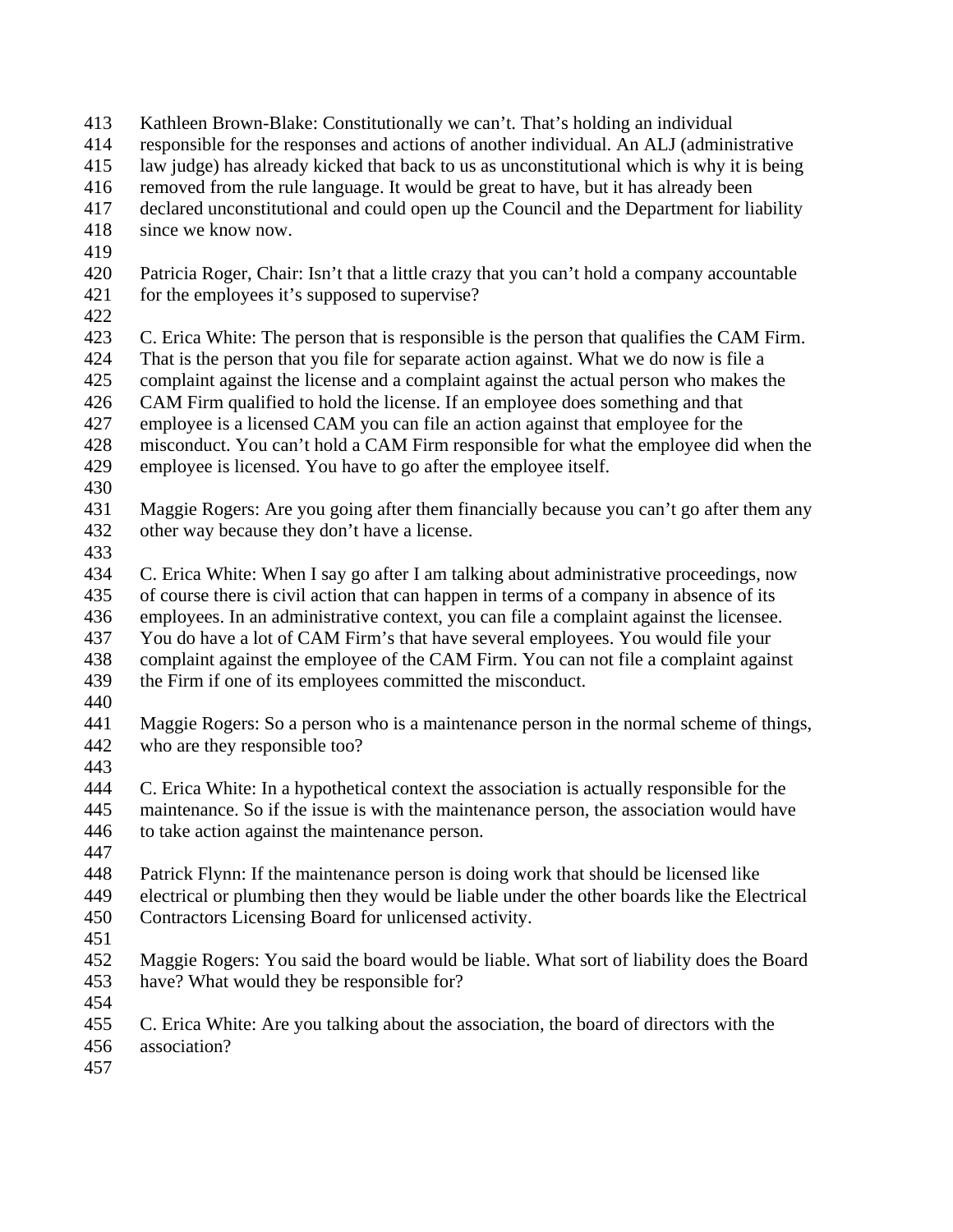- Patricia Rogers, Chair: She is referring to the maintenance person with the association's 458
- board. I would rather go back to our responsibly with the CAMs and CAM Firms. It 459
- seems to me that the problem would be we can't hold, if the CAM Firm says to the 460
- employee the condo doesn't want to follow the documents don't worry about it don't 461
- follow them. The CAM can be brought up on charges. But if that is a general policy of 462
- the CAM Firm that CAM can be left out hanging and the CAM Firm is not charge for any 463
- issues. That is were my problem comes in. There needs to be the ability to hold the CAM Firm responsible for proper supervision of their employees. 464 465
- 466
- 467 468 469 470 471 472 473 Maggie Rogers, Chair: I agree with that, but I am looking at it from the standpoint of a consumer. I want to be sure the consumer is protected from people the CAM hires. You told us at a previous meeting that a CAM is not responsible for someone they have hired. I am wondering if there is not some other way to phrase this to make it so it is all one thing. That is so when they do hire someone they do become apart of the association so they are held responsible and they are not just the employee. Something needs to be done because this is absurd.
- 474
- 475 476 477 C. Erica White: Let me first say that CAMs are employees of the Board of Directors for the association. They have contracts, they have certain ways they are suppose to conduct themselves.
- 478

479 480 481 Maggie Rogers: Does that mean that everything, every responsibility goes back to the Board in essence the CAM is not responsible for anything because they were hired by the Board and the Board has to be responsible.

482

483 484 485 486 487 488 489 C. Erica white: No Ma'am that is not what I am saying. A CAM is an employee of the association. What we are talking about for the purpose of what is covered in your rules, what do your rules state you can do for discipline. The administrative law judges that listens to your cases has said it is unconstitutional to discipline a Firm, a corporation, for the actions of its employees. There is no point for it to be in your rule if we are not going to prevail in disciplinary proceedings. All we are going to do is take out that language since we don't charge under that rule anyways.

490

491 492 493 494 Maggie Rogers: I understand what you are saying. It is making me sick. It is holding no one responsible. I know people who work for CAMs who when they don't like someone they will take the door off of their condos and leave it to the side and nothing can be done about it.

495 59:45

496 497 C. Erica White: No, you have a civil remedy. We are only an administrative agency, so we are only talking about the licensee. What we are talking about in administrative

- 498 penalty, we discipline the license holder, and even in the CAM Firm a CAM Firm is
- 499 qualified by a CAM. It is not really the Firm it is the person qualifying that particular
- 500 firm. We will not be able to hold a CAM Firm responsible if the CAM mismanages
- 501 money. That is the burden on the licensee, not on the CAM Firm. We are not able to do
- 502 that.
- 503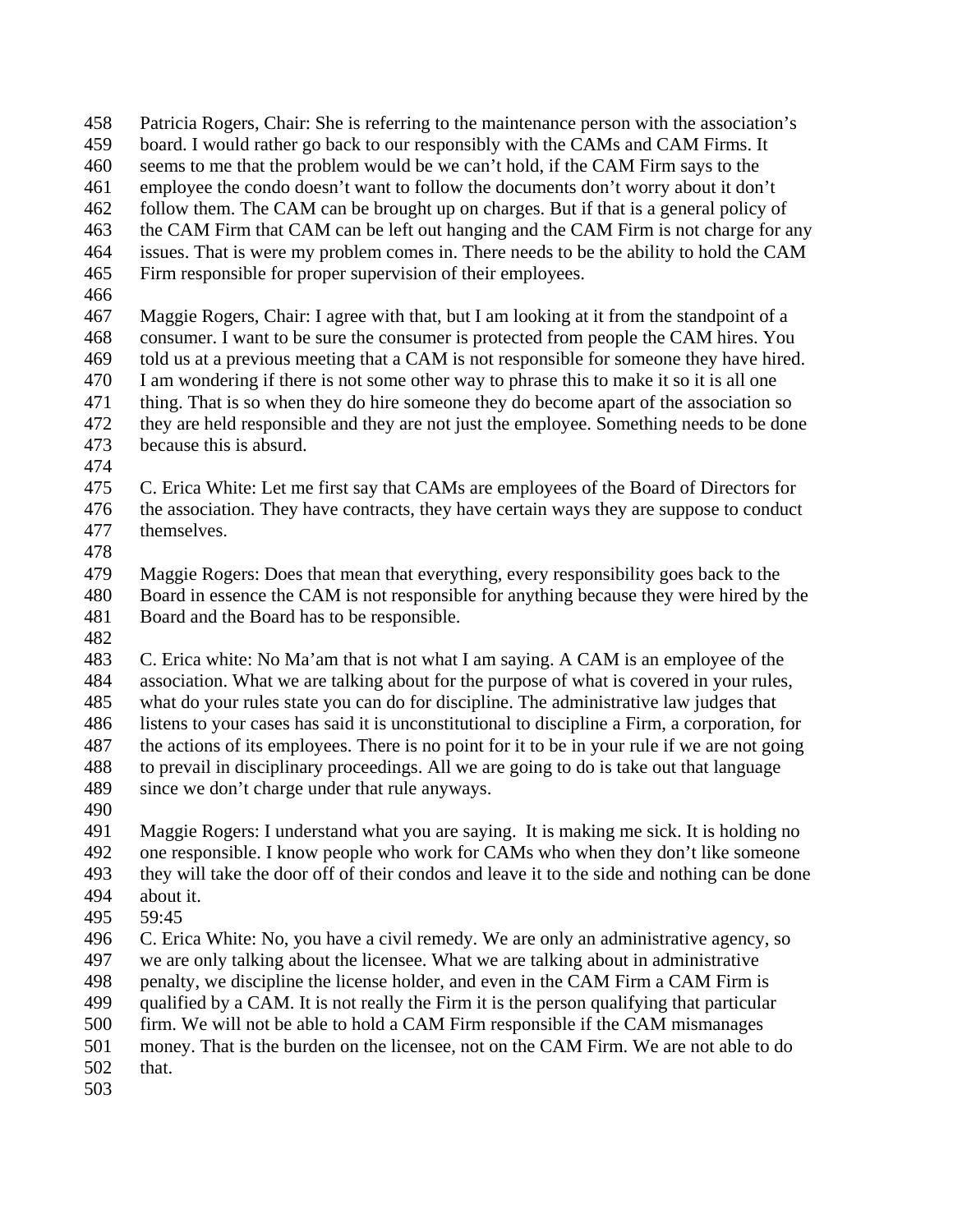| 504<br>505 | Maggie Rogers: Even if they know it?                                                         |                                                                                                |  |
|------------|----------------------------------------------------------------------------------------------|------------------------------------------------------------------------------------------------|--|
| 506        | Kathleen Brown-Blake: There is a distinct difference between your license which is a         |                                                                                                |  |
| 507        |                                                                                              | property right guarantee by the constitution and your protection from civil liability.         |  |
| 508        | Anybody can be sued for pretty much anything. If you have a license it is a property right   |                                                                                                |  |
| 509        | guarantee, you are afforded the protection of the constitution. It is a separate thing. You  |                                                                                                |  |
| 510        | can still sue them, but we can not go after their license.                                   |                                                                                                |  |
| 511        |                                                                                              |                                                                                                |  |
| 512        | Maggie Rogers: I understand everything you have said, I am just saying it is insane. I       |                                                                                                |  |
| 513        | have lost all understanding on what the good purpose of this Council is with that ruling. It |                                                                                                |  |
| 514        | is basically saying anybody can get away with anything, they just have people do it for      |                                                                                                |  |
| 515        | them.                                                                                        |                                                                                                |  |
| 516        |                                                                                              |                                                                                                |  |
| 517        |                                                                                              | Patricia Rogers, Chair: It sounds like this is a legislative issue. It is clearly a problem in |  |
| 518        |                                                                                              | 455 and we can't really fix it.                                                                |  |
| 519        |                                                                                              |                                                                                                |  |
| 520        | Maggie Rogers: It is not a legislative issue. It is a law problem, it is a problem in the    |                                                                                                |  |
| 521        |                                                                                              | courts. A judicial problem.                                                                    |  |
| 522        |                                                                                              |                                                                                                |  |
| 523        | Patricia Rogers, Chair: It is legislative problem and we need to change the language in      |                                                                                                |  |
| 524        | 455 to address that, which is not something we can do.                                       |                                                                                                |  |
| 525        |                                                                                              |                                                                                                |  |
| 526        |                                                                                              | Maggie Rogers: I don't think it is because it is outside the law. The constitution has         |  |
| 527        |                                                                                              | several problems and we are talking about federal issues. This has to do with                  |  |
| 528        | constitutional problems.                                                                     |                                                                                                |  |
| 529        |                                                                                              |                                                                                                |  |
| 530        |                                                                                              | Patricia Rogers, Chair: As frustrating as it is we need to move on.                            |  |
| 531        |                                                                                              |                                                                                                |  |
| 532        | <b>Motion:</b>                                                                               | Kelly Moran made a motion to approve the changes to Rule 61E14-2.001,                          |  |
| 533        |                                                                                              | <b>Standards of Professional Conduct.</b>                                                      |  |
| 534        |                                                                                              |                                                                                                |  |
| 535        | Second:                                                                                      | David Beswick seconds the motion. Motion passes unanimously.                                   |  |
| 536        |                                                                                              |                                                                                                |  |
| 537        |                                                                                              | Patricia Rogers, Chair: Mrs. Brown-Blake I would ask that you look at my comments and          |  |
| 538        | let me know if there is anyway we can incorporate them in the second round when we get       |                                                                                                |  |
| 539        | to the 2013 updates.                                                                         |                                                                                                |  |
| 540        |                                                                                              |                                                                                                |  |
| 541        | Kathleen Brown-Blake: Absolutely.                                                            |                                                                                                |  |
| 542        |                                                                                              |                                                                                                |  |
| 543        | Patricia Rogers, Chair: And there were some other comments that we can look into             |                                                                                                |  |
| 544        | seeing if we can include in some of that. I would appreciate you looking into that as well.  |                                                                                                |  |
| 545        |                                                                                              |                                                                                                |  |
| 546        | Kathleen Brown-Blake: Absolutely.                                                            |                                                                                                |  |
| 547        |                                                                                              |                                                                                                |  |
| 548        |                                                                                              | 2. Unlicensed Practice of Law relating to CAMs.                                                |  |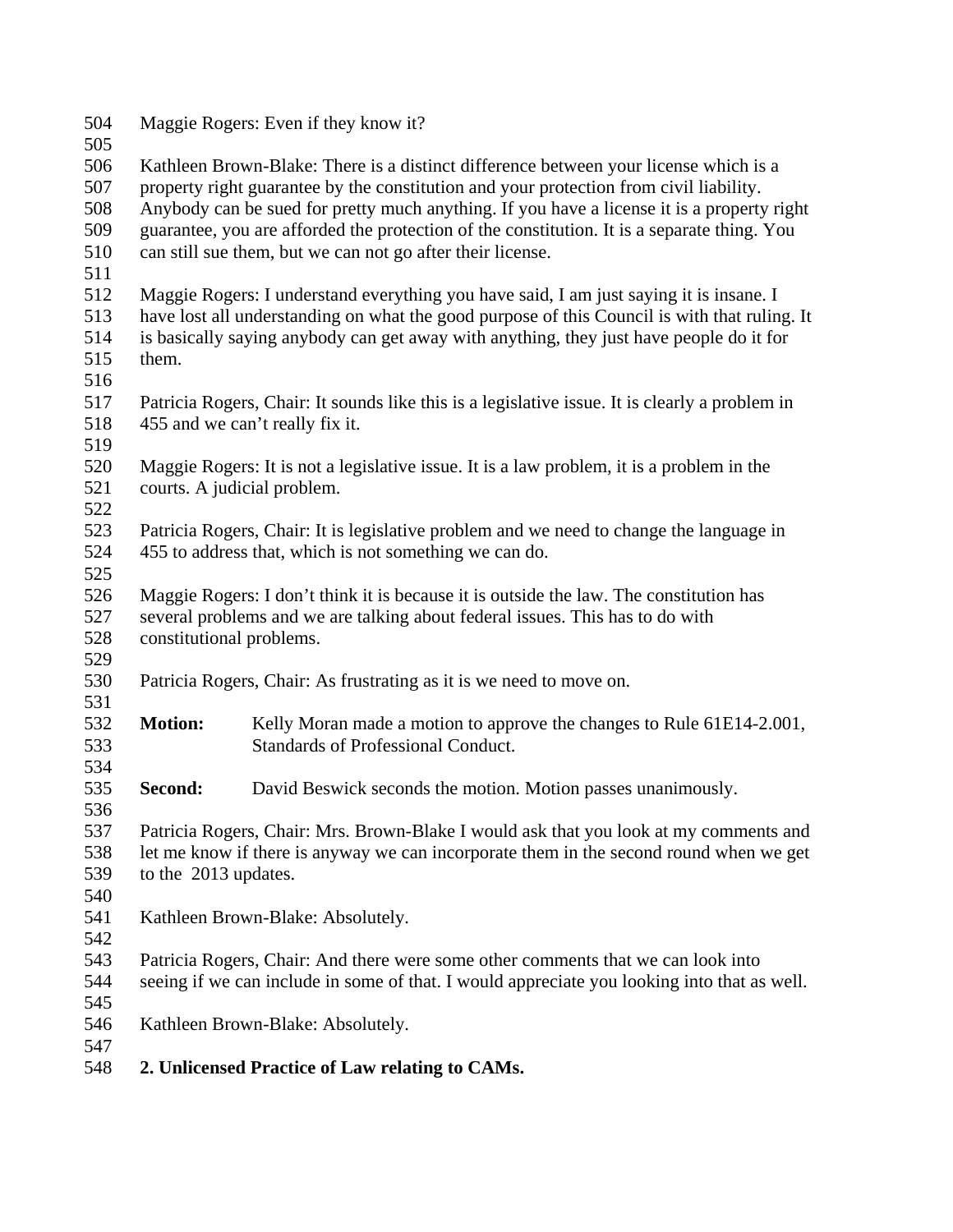- C. Erica White: I was made aware of the proposed advisory opinion from the Florida Bar on the unlicensed practice of law. I believe there is a link on their website there to a 23 page proposed advisory opinion on the issue of what constitutes an unlicensed practice of law by community association managers. If you were not sent that link in your materials I am sure we can provide to you for your review. 549 550 551 552 553
- 554
- 555 Patricia Rogers, Chair: Did it substantial change anything?
- 556 557 558 559 560 561 562 563 564 C. Erica White: There are some areas that could be constructive in the proposed opinion and I don't know if it has been adopted as the final opinion. There are some clarifications regarding what the unlicensed practice of law committee believes is the unlicensed practice of law. I believe it would be constructive for the Council to read that opinion. I have read it and there are a couple of things relating to the drafting of liens and other types of things that different associations and different CAMs do. I do think that it is constructive for people to read. Our rules have not been affected, unless or until we change what we discipline people for it does not change what we do.
- 565
- 566 567 568 Patricia Rogers, Chair: Can you send all members the link? If it is necessary we may need to discuss it. If it limits what CAMs currently do we may need to want a discussion and have our opinion sent forth.
- 569

570 571 572 C. Erica White: I will have Mary send it around to the Council members. As I read it, I don't believe it provides a limitation rather a clarification on the previous 1996 Supreme Court decision. As it relates to discipline I don't believe it changes that.

- 573
- 574 575 Patricia Rogers, Chair: Ms. White I am not as concerned about that as I am does it limit CAMs in areas that we have previously in your letter disagreed with limitations.
- 576

577 578 579 580 581 582 C. Erica White: I think that is something you will have to look at. It does provide clarification in areas that were previously un-clarified. I don't know if you view that as a limitation. It would be constructive for the Council to review it before it is discussed. I don't know if people have reviewed it. Since you all are the ones in the industry it would be constructive for you all to review it and develop your own opinion on what you can do.

583

584 585 Patricia Rogers, Chair: What date by which are they going to make a decision, or don't we not know?

586

587 588 589 590 C. Erica white: I just saw a link to it. I don't know if there will have another meeting were it will be adopted. The date on the proposed advisory opinion is May  $15<sup>th</sup>$ . I don't think it has been adopted and I believe they are accepting commentary on the advisory opinion.

- 591
- 592 Patricia Rogers, Chair: I would ask that the Council Members when you get the link
- 593 594 please review it and I will discuss with Mr. Biggins and Mrs. Parsons if we need to have a special meeting to discuss it.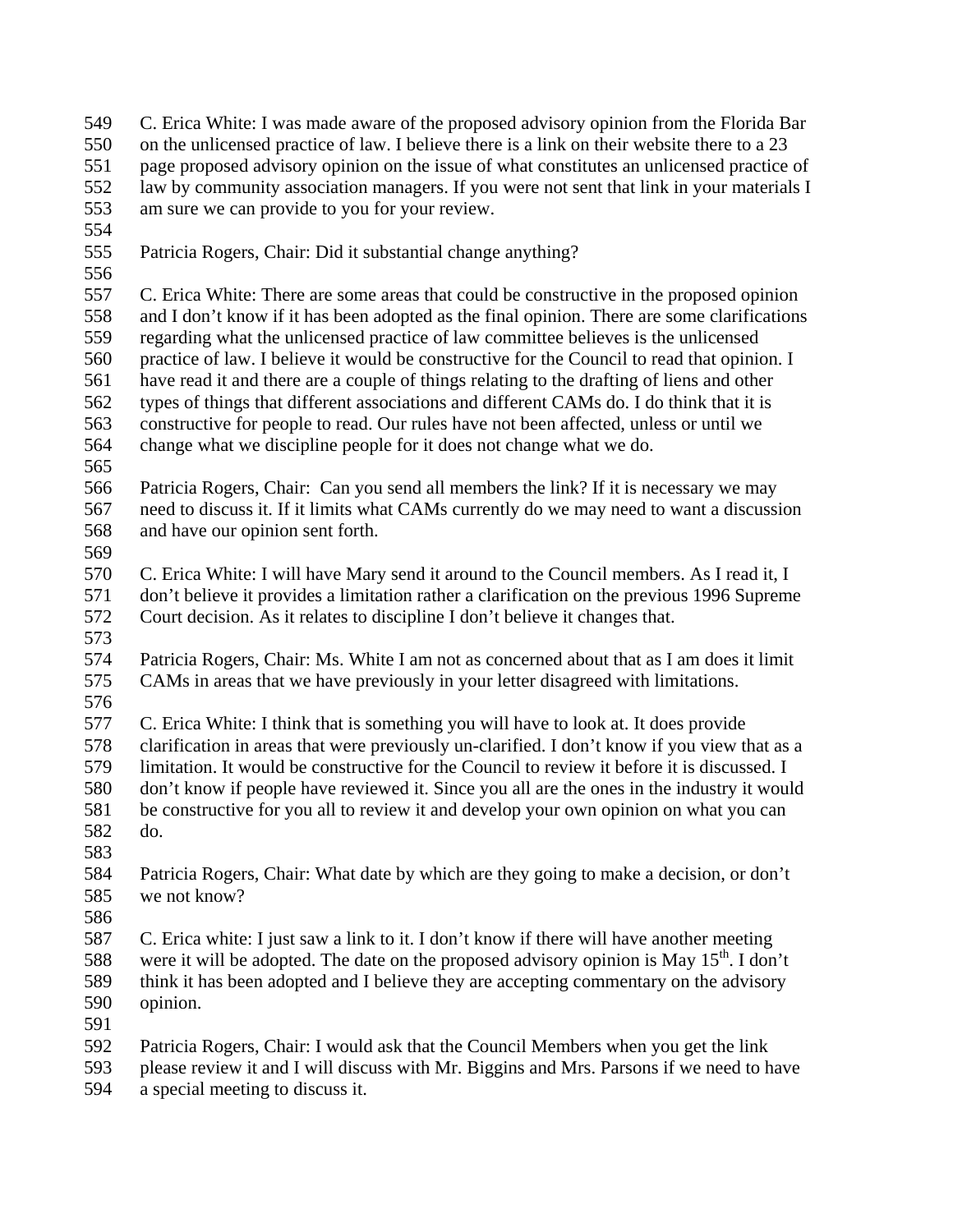| 595 |                                                                                            |                                                                                        |  |
|-----|--------------------------------------------------------------------------------------------|----------------------------------------------------------------------------------------|--|
| 596 | 3. Legislative Update                                                                      |                                                                                        |  |
| 597 |                                                                                            |                                                                                        |  |
| 598 |                                                                                            | Report of legislation passed during the 2013 Session with current status on referenced |  |
| 599 |                                                                                            | bills reviewed by the Council.                                                         |  |
| 600 |                                                                                            |                                                                                        |  |
| 601 |                                                                                            | Kathleen Brown-Blake: SB 50 as related to public meetings will require each Board,     |  |
| 602 | Council and Commission adopt language relating to public meetings into rule. That will     |                                                                                        |  |
| 603 | be another rule that will be added to the ARP. The Council will see the language before it |                                                                                        |  |
| 604 | is adopted. I need the Council to approve the adding of this language to our rule.         |                                                                                        |  |
| 605 |                                                                                            |                                                                                        |  |
| 606 | <b>Motion:</b>                                                                             | Terence Brennan made a motion to add a rule related to public meetings as              |  |
| 607 |                                                                                            | indicated in SB 50.                                                                    |  |
| 608 |                                                                                            |                                                                                        |  |
| 609 | Second:                                                                                    | Maggie Rogers seconds the motion. Motion passes unanimously.                           |  |
| 610 |                                                                                            |                                                                                        |  |
| 611 |                                                                                            | Kathleen Brown-Blake: It was not included in your agenda material, but we will need to |  |
| 612 |                                                                                            | vote on a SERC Checklist for the language you previously approved in the meeting for   |  |
| 613 | Rule 61E14-2.001, F.A.C.                                                                   |                                                                                        |  |
| 614 |                                                                                            |                                                                                        |  |
| 615 | Motion:                                                                                    | Terence Brennan made a motion to publish approved language for Rule                    |  |
| 616 |                                                                                            | 61E14-2.001, F.A.C.                                                                    |  |
| 617 |                                                                                            |                                                                                        |  |
| 618 | Second:                                                                                    | Maggie Rogers seconds the motion. Motion passes unanimously.                           |  |
| 619 |                                                                                            |                                                                                        |  |
| 620 |                                                                                            | <b>X. Future Meeting Dates</b>                                                         |  |
| 621 |                                                                                            |                                                                                        |  |
| 622 |                                                                                            | August 23, 2013 (Conference Call)                                                      |  |
| 623 |                                                                                            | November 8, 2013 (Tallahassee)                                                         |  |
| 624 |                                                                                            |                                                                                        |  |
| 625 | <b>XI. Profession Issues</b>                                                               |                                                                                        |  |
| 626 |                                                                                            |                                                                                        |  |
| 627 |                                                                                            | 1. Pre-Licensure Certificate Date                                                      |  |
| 628 |                                                                                            |                                                                                        |  |
| 629 |                                                                                            | Mary Alford: This is a new agenda topic for our meetings so the Council is aware of    |  |
| 630 |                                                                                            | frequent questions or concerns that come up in our office. We do get a lot of calls of |  |
| 631 | confusion, even in the application process when it comes to the 12 months that the exam    |                                                                                        |  |
| 632 | is required to be passed from the pre-licensure certificate completion date versus when    |                                                                                        |  |
| 633 | they actually apply with the Department. I want to make the Council aware of our           |                                                                                        |  |
| 634 | frequency of calls on this topic or issue. And for providers that might be listening to    |                                                                                        |  |
| 635 | reiterate that in your courses. I do speak with a lot of applicants who unfortunately, are |                                                                                        |  |
| 636 | not able to take their exam because the pre-licensure certificate is expired by the time   |                                                                                        |  |
| 637 | they get to that point.                                                                    |                                                                                        |  |
| 638 |                                                                                            |                                                                                        |  |
| 639 |                                                                                            | Patricia Rogers, Chair: Yes, I run into that problem a lot as well.                    |  |
| 640 |                                                                                            |                                                                                        |  |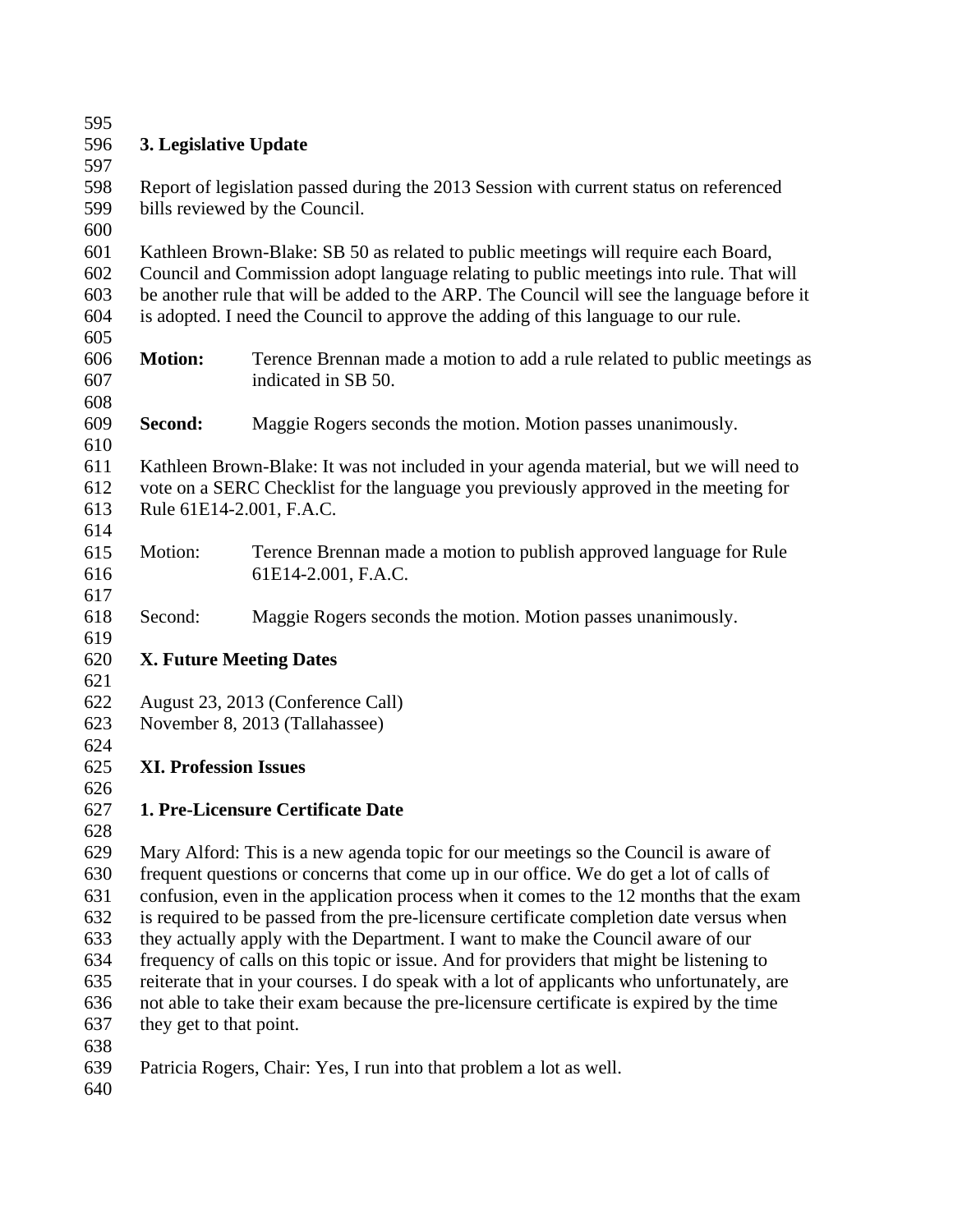# **2. Email Addresses**

 Mary Alford: On this topic I want to make sure Council Members and anyone listening that the Department is utilizing the email addresses to send out official notifications when it comes to your application or license file, deficiencies or renewals. For licensee please make sure your email address is accurate and updated with the Department in our system. You can receive those updates more quickly versus snail mail.

- 
- Patricia Rogers, Chair: Any comments from the Council on any other issue?

 David Beswick: I was looking at the Council website and if someone who didn't know anything looked at that website and saw our names there, it would appear that Dawn Warren is the only active member of the Council and the rest of us are expired. Is there anything going on in that direction?

 Mary Alford: Those are the official term dates from the original appointments by the Governor's Appointment Office. Dawn is the only Council Member serving on an active term. When there is not someone re-appointed or appointed in your place, Council Members have the right to continue serving until you are re-appointed or if someone is

- appointed in that position on the Council.
- 
- Patricia Rogers, Chair: Do we have idea on when that might occur?
- Mary Alford: No, not at this time.
- 

 Dan Biggins: There are so many types of positions that the Governors Office needs to appoint, the priority is to fill the spots with quorum issues. If you haven't had a chance to go on the Governor's Appointment website and submit a new appointment form, please do so.

- Patricia Rogers, Chair: I submitted mine after the expiration date which was two years ago, should I re-submit the appointment form?
- Dan Biggins: I would, to make sure they have it since it has been that long.
- Terence Brennan: Is the renewal process as lengthy as the original application?
- Dan Biggins: It is the same application process.
- Dawn Warren: I just submitted my re-appointment application.
- 

 Dan Biggins: We will send you a link to the website and there is contact information for the Appointments office.

 

- **XII. TOPICS FOR NEXT MEETING**
-